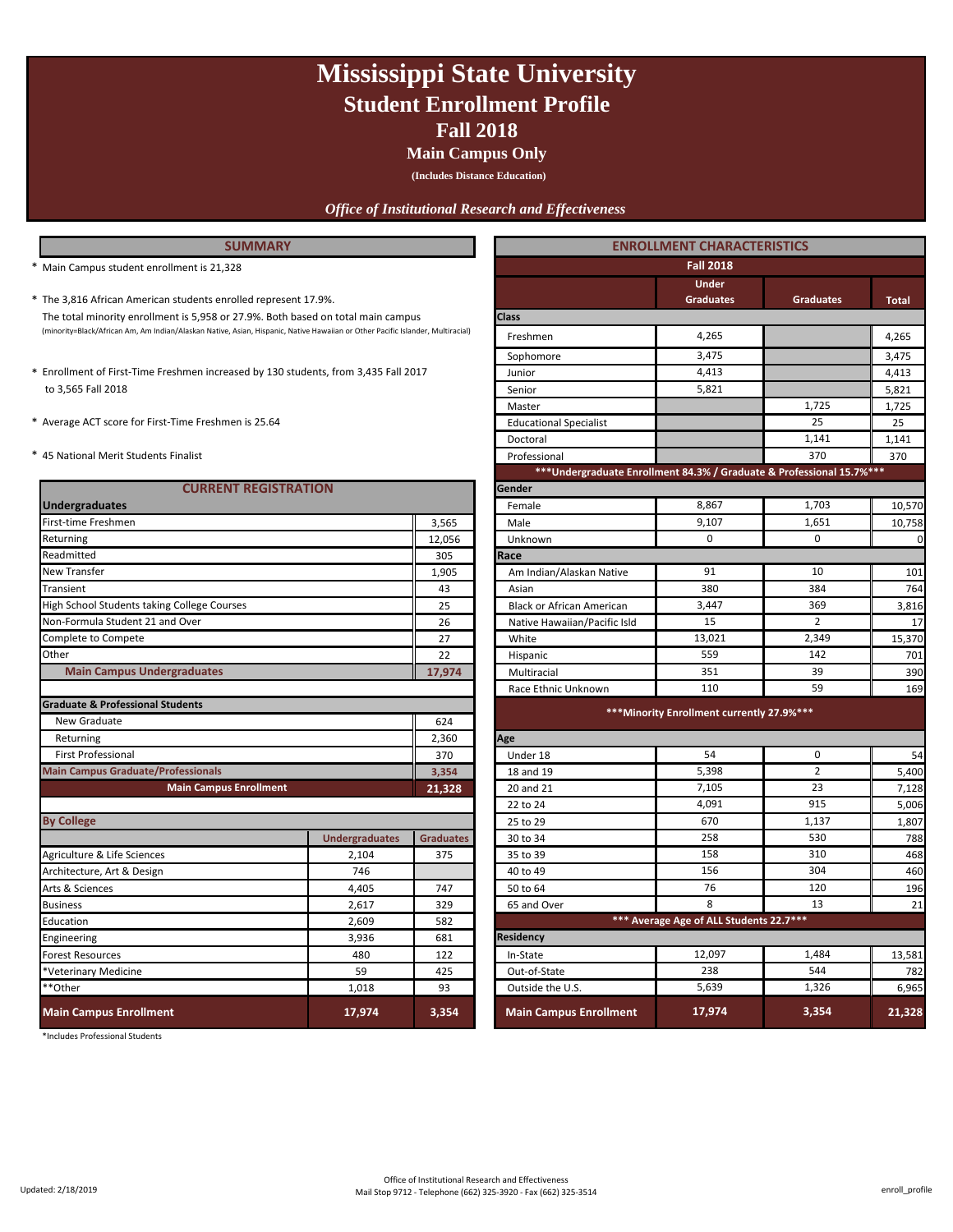|                                         |                                                             | <b>ENROLLMENT TRENDS</b> |     | <b>COMMUNITY COLLEGES</b>                                                                                                 |
|-----------------------------------------|-------------------------------------------------------------|--------------------------|-----|---------------------------------------------------------------------------------------------------------------------------|
|                                         | * Mississippi Counties with the highest student enrollment: |                          |     |                                                                                                                           |
| Madison                                 | 1.099                                                       | DeSoto                   | 837 | * Total of 1,905 new transfer students enrolled for Fall 2018<br>1.440 were from Mississippi Community Colleges, compared |
| Oktibbeha                               | 1.072                                                       | Hinds                    | 807 | semester.                                                                                                                 |
| Rankin                                  | 968                                                         | Harrison                 | 650 |                                                                                                                           |
|                                         |                                                             |                          |     | <b>NEW TRANSFERS</b>                                                                                                      |
| * Students enrolled in adjacent states: |                                                             |                          |     | <b>From Mississippi Community Colleges</b>                                                                                |
|                                         |                                                             |                          |     | Coahoma Community College                                                                                                 |

| Alabama   | 1.514 | Louisiana | 353 |
|-----------|-------|-----------|-----|
| Tennessee | 1.391 | Arkansas  | 204 |

#### **\* Currently, students are enrolled from 83 countries. The following have the largest enrollment:**

| Nepal | 103 | Sri Lanka  | 39 |
|-------|-----|------------|----|
| India | 102 | Bangladesh | 35 |
| China | 93  | Iran       | 37 |

|      | <b>MAIN CAMPUS ENROLLMENT</b> |              |        | Northwest Mississippi Community College                                          |                            | 97   |     |
|------|-------------------------------|--------------|--------|----------------------------------------------------------------------------------|----------------------------|------|-----|
|      | <b>Fall Semesters</b>         |              |        | Pearl River Community College                                                    |                            | 50   |     |
|      |                               | Graduates/   |        | Southwest Mississippi Community College                                          |                            | 30   |     |
| Year | <b>Undergraduates</b>         | Professional | Total  |                                                                                  |                            |      |     |
| 2006 | 11,697                        | 2,725        | 14,422 |                                                                                  |                            |      |     |
| 2007 | 12,660                        | 3,578        | 16,238 |                                                                                  |                            |      |     |
| 2008 | 13,490                        | 3,637        | 17,127 |                                                                                  | <b>ACT INFORMATION</b>     |      |     |
| 2009 | 14,135                        | 3,857        | 17,992 | * First-time freshmen enrollment increased from 3,435 for Fall 2017 to 3,565 for |                            |      |     |
| 2010 | 15,073                        | 3,962        | 19,035 | Fall 2018. The average ACT score of first-time freshmen is 25.6.                 |                            |      |     |
| 2011 | 15,845                        | 3,985        | 19,830 |                                                                                  |                            |      |     |
| 2012 | 15,944                        | 3,866        | 19,810 |                                                                                  |                            |      |     |
| 2013 | 15,996                        | 3,643        | 19,639 |                                                                                  | <b>ACT COMPOSITE SCORE</b> |      |     |
| 2014 | 16,128                        | 3,507        | 19,635 | Category                                                                         | Average                    | High | Low |
| 2015 | 17,053                        | 3,376        | 20,429 | Total First-time Freshmen                                                        | 25.64                      | 36   | 13  |
| 2016 | 17,687                        | 3,440        | 21,127 | <b>First-time Males</b>                                                          | 26.16                      | 36   | 13  |
| 2017 | 17,859                        | 3,494        | 21,353 | <b>First-time Females</b>                                                        | 25.18                      | 36   | 14  |
| 2018 | 17,974                        | 3,354        | 21,328 |                                                                                  |                            |      |     |

|                        | Fall  | Fall  | Fall  | Fall  | Fall  | Fall  |
|------------------------|-------|-------|-------|-------|-------|-------|
|                        | 2018  | 2017  | 2016  | 2015  | 2014  | 2013  |
|                        | %     | %     | %     | %     | %     | %     |
| Am Ind/Alaskan Native  | 0.47  | 0.44  | 0.36  | 0.44  | 0.44  | 0.53  |
| Asian                  | 3.58  | 3.37  | 1.34  | 1.30  | 1.34  | 1.25  |
| Black/African Am       | 17.89 | 18.61 | 18.19 | 18.99 | 18.83 | 19.22 |
| Native Hawaiian/Pac Is | 0.08  | 0.09  | 0.08  | 0.07  | 0.09  | 0.10  |
| White                  | 72.06 | 71.68 | 70.93 | 70.90 | 70.89 | 70.98 |
| Hispanic               | 3.29  | 3.06  | 2.75  | 2.46  | 2.28  | 2.00  |
| Multiracial            | 1.83  | 1.75  | 1.56  | 1.44  | 1.36  | 1.27  |
| Non-Resident Alien     | $***$ | $***$ | 3.68  | 3.78  | 3.97  | 3.78  |
| Race/Ethnic Unknown    | 0.79  | 1.01  | 0.40  | 0.61  | 0.80  | 0.87  |

\*\* Per IHL, we no longer report Non-Resident as a race group

\* The highest undergraduate program enrollment is in Kinesiology (KINE) with 1,187 students, followed by Biological Sciences (BIO) with 1,058 students.

- \* The professional student enrollment in Veterinary Medicine (DVM) is 370
- \* Undeclared, undergraduate enrollment (UND) is 929
- \* Unclassified, graduate enrollment (UNC) is 93

### **COMMUNITY COLLEGES**

\* Total of 1,905 new transfer students enrolled for Fall 2018 semester. Of those, 1.440 were from Mississippi Community Colleges, compared to 1,446 for Fall 2017 Hinds SO7 807 Semester.

|                       |                                              |     | <b>NEW TRANSFERS</b>                       |     |
|-----------------------|----------------------------------------------|-----|--------------------------------------------|-----|
|                       |                                              |     | <b>From Mississippi Community Colleges</b> |     |
|                       |                                              |     | Coahoma Community College                  | 5   |
|                       | Louisiana                                    | 353 | Copiah-Lincoln Community College           | 67  |
|                       | Arkansas                                     | 204 | <b>East Central Community College</b>      | 100 |
|                       |                                              |     | East Mississippi Community College         | 189 |
|                       |                                              |     | <b>Hinds Community College</b>             | 159 |
|                       | 83 countries. The following have the largest |     | <b>Holmes Community College</b>            | 155 |
|                       |                                              |     | Itawamba Community College                 | 204 |
|                       |                                              |     | Jones County Junior College                | 92  |
|                       | Sri Lanka                                    | 39  | Meridian Community College                 | 45  |
|                       | Bangladesh                                   | 35  | Mississippi Delta Community College        | 13  |
|                       | Iran                                         | 37  | Mississippi Gulf Coast Community College   | 120 |
|                       |                                              |     | Northeast Mississippi Community College    | 114 |
|                       | <b>AMPUS ENROLLMENT</b>                      |     | Northwest Mississippi Community College    | 97  |
| <b>Fall Semesters</b> |                                              |     | Pearl River Community College              | 50  |
|                       | Graduates/                                   |     | Southwest Mississippi Community College    | 30  |

#### 13,490 3,637 17,127 **ACT INFORMATION**

| <b>ACT COMPOSITE SCORE</b>       |         |      |      |
|----------------------------------|---------|------|------|
| <b>ICategory</b>                 | Average | High | Low  |
| <b>Total First-time Freshmen</b> | 25.64   | 36   | 13   |
| <b>First-time Males</b>          | 26.16   | 36   | 13   |
| <b>First-time Females</b>        | 25.18   | 36   | 14 I |

| <b>Average Score by Section</b>   |      |
|-----------------------------------|------|
| English                           | 26.4 |
| <b>Mathematics</b>                | 24.0 |
| Reading                           | 26.6 |
| <b>Natural Science</b>            | 25.3 |
|                                   |      |
| <b>Average Score by Race</b>      |      |
| Am Indian/Alaskan Native          | 25.3 |
| Asian                             | 27.6 |
| <b>Black or African American</b>  | 21.6 |
| Native Hawaiian/Pac Is            | 25.0 |
| White                             | 26.7 |
| Hispanic                          | 25.6 |
| Multiracial                       | 25.1 |
| Race/Ethnic Unknown               | 26.5 |
|                                   |      |
| <b>Average Score by Residency</b> |      |
| In-State                          | 25.2 |
| Out-of-State                      | 26.3 |
| Outside the U.S.                  | 22.4 |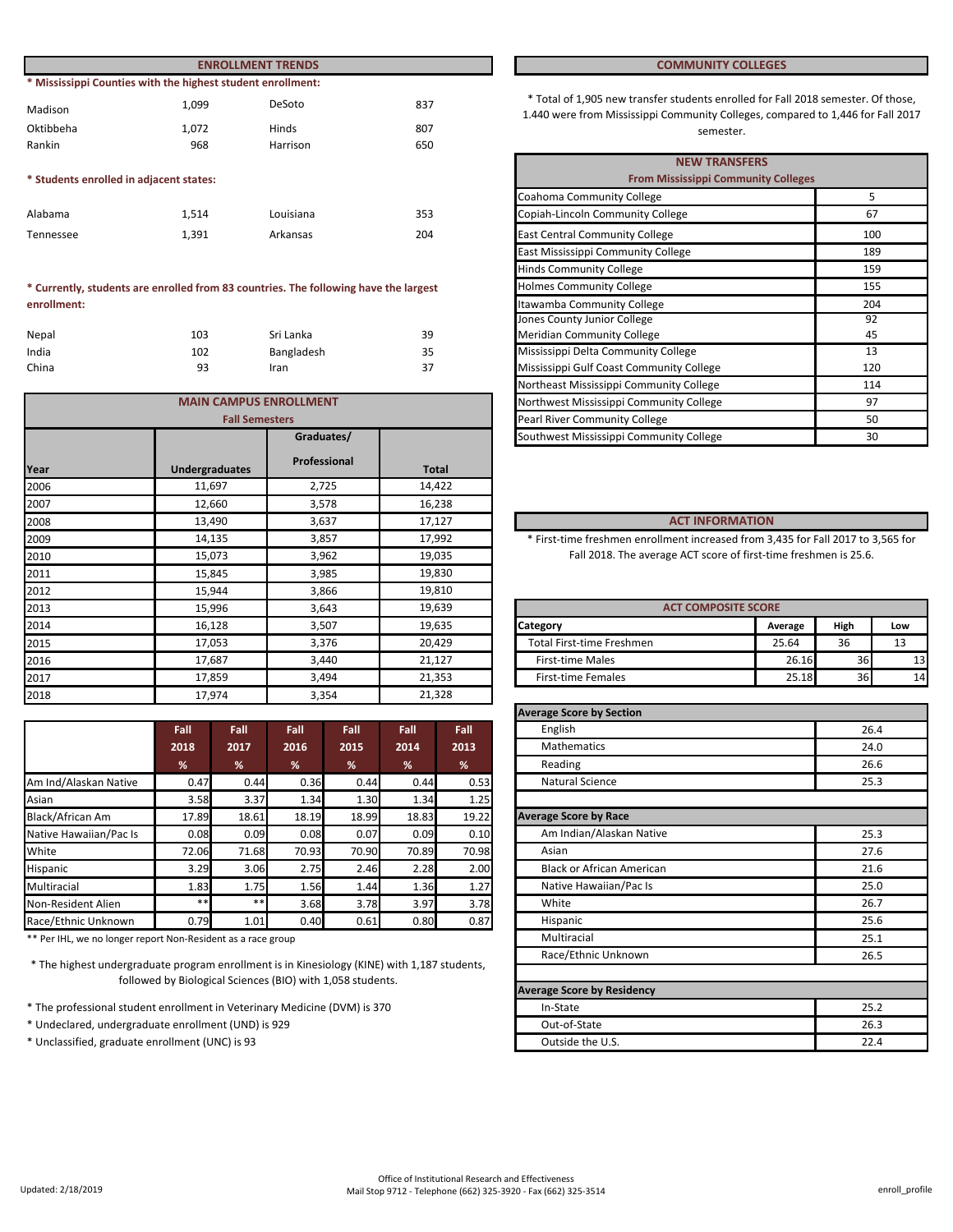# **Enrollment by College by Major Main Campus Only**

**(includes Distance Education)**

### **Fall 2018**

| <b>College/School</b>                  | <b>Major Code</b>                                       | <b>Major</b>                              | Undergraduate  | <b>Graduate</b> | Total          |
|----------------------------------------|---------------------------------------------------------|-------------------------------------------|----------------|-----------------|----------------|
| <b>Agriculture &amp; Life Sciences</b> |                                                         |                                           |                |                 |                |
|                                        | ADS                                                     | Animal & Dairy Science                    | 374            |                 | 374            |
|                                        | AEE                                                     | Ag Extension Education                    |                | 18              | 18             |
|                                        | <b>AELC</b>                                             | Ag Educ, Leadership & Comm                | 72             |                 | 72             |
|                                        | AETB                                                    | Agri Engineering Technology & Business    | 115            |                 | 115            |
|                                        | AGB                                                     | Agribusiness                              | 156            |                 | 156            |
|                                        | <b>AGBM</b>                                             | Agribusiness Management                   |                | $\mathbf{1}$    | $\mathbf{1}$   |
|                                        | AGN                                                     | Agronomy                                  | 115            |                 | 115            |
|                                        | AGR                                                     | Agriculture                               |                | 37              | 37             |
|                                        | AGS                                                     | Agricultural Science                      | 83             | 50              | 133            |
|                                        | AIS                                                     | <b>Agricultural Information Sciences</b>  | 5              |                 | 5              |
|                                        | ALSC                                                    | <b>Agricultural Life Sciences</b>         |                | 27              | 27             |
|                                        | <b>BCH</b>                                              | Biochemistry                              | 459            |                 | 459            |
|                                        | <b>CULY</b>                                             | Culinology                                | 20             |                 | 20             |
|                                        | EEM                                                     | Environmental Economics & Mgt             | 9              |                 | 9              |
|                                        | <b>ESAS</b>                                             | Environmental Sci in Ag System            | 10             |                 | 10             |
|                                        | <b>FDM</b>                                              | Fashion Design & Merchandising            | 151            | 6               | 157            |
|                                        | <b>FSNH</b>                                             | Food Science, Nutrition, Health Promotion | 137            |                 | 137            |
|                                        | <b>HDFS</b>                                             | Human Development & Family Sci            | 177            | 33              | 210            |
|                                        | HO                                                      | Horticulture                              | 52             |                 | 52             |
|                                        | HS                                                      | <b>Human Sciences</b>                     | $\overline{2}$ |                 | $\overline{2}$ |
|                                        | LA                                                      | Landscape Architecture                    | 69             | 10              | 79             |
|                                        | LAC                                                     | Landscape Contracting                     | 28             |                 | 28             |
|                                        | <b>LFSC</b>                                             | Life Sciences                             |                | 19              | 19             |
|                                        | <b>MOLB</b>                                             | <b>Molecular Biology</b>                  |                | 11              | 11             |
|                                        | <b>NFSH</b>                                             | Food Science, Nutrition, Health Promotion |                | 85              | 85             |
|                                        | PO                                                      | <b>Poultry Science</b>                    | 70             |                 | 70             |
|                                        | <b>PSS</b>                                              | Plant & Soil Sciences                     |                | 78              | 78             |
|                                        | <b>Total Main CampusAgriculture &amp; Life Sciences</b> |                                           | 2,104          | 375             | 2,479          |
| Achiteture, Art & Design               |                                                         |                                           |                |                 |                |
|                                        | ARC                                                     | Architecture                              | 223            |                 | 223            |
|                                        | ART                                                     | Art                                       | 91             |                 | 91             |
|                                        | <b>BCS</b>                                              | <b>Building Construction Science</b>      | 146            |                 | 146            |
|                                        | ID                                                      | <b>Interior Design</b>                    | 145            |                 | 145            |
|                                        | <b>UART</b>                                             | Undeclared-Art                            | 141            |                 | 141            |
|                                        | Total Main Campus Achiteture, Art & Design              |                                           | 746            | $\mathbf{0}$    | 746            |
| <b>Arts &amp; Sciences</b>             |                                                         |                                           |                |                 |                |
|                                        | AN                                                      | Anthropology<br>Applied Anthropology      | 58             | 35              | 58<br>35       |
|                                        | <b>APAN</b><br>APSY                                     | Applied Psychology                        |                | 40              | 40             |
|                                        | AT                                                      | <b>Applied Technology</b>                 | $\mathbf{1}$   |                 | $\mathbf{1}$   |
|                                        | <b>BIO</b>                                              | <b>Biological Sciences</b>                | 1,058          | 53              | 1,111          |
|                                        | <b>BSIS</b>                                             | <b>Interdisciplinary Studies</b>          | 326            |                 | 326            |
|                                        | CH                                                      | Chemistry                                 | 104            | 73              | 177            |
|                                        | ${\rm CO}$                                              | Communication                             | 559            |                 | 559            |
|                                        | COG                                                     | <b>Cognitive Sciences</b>                 |                | 3               | $\overline{3}$ |
|                                        | CRIM                                                    | Criminology                               | 249            |                 | 249            |
|                                        | EASC                                                    | Earth and Atmospheric Sciences            |                | 30              | 30             |
|                                        | ECAS                                                    | Economics-A&S                             | 16             |                 | 16             |
|                                        | EN                                                      | English                                   | 113            | 22              | 135            |
|                                        | $\mathsf{FL}$                                           | Foreign Language                          | 25             | 10              | 35             |
|                                        | GBIO                                                    | <b>General Biology</b>                    |                | 30              | 30             |
|                                        | GG                                                      | Geosciences                               | 447            | 236             | 683            |
|                                        | GLA                                                     | <b>General Liberal Arts</b>               | 3              |                 | 3              |
|                                        | GSC                                                     | General Science                           | $\overline{2}$ |                 | $\overline{2}$ |
|                                        | $\mathsf{HI}$                                           | History                                   | $74$           | 53              | 127            |
|                                        | MA                                                      | Mathematics                               | 81             | 13              | 94             |

Office of Institutional Research and Effectiveness Mail Stop 9712 - Telephone (662) 325-3920 - Fax (662) 325-3514 enroll\_profile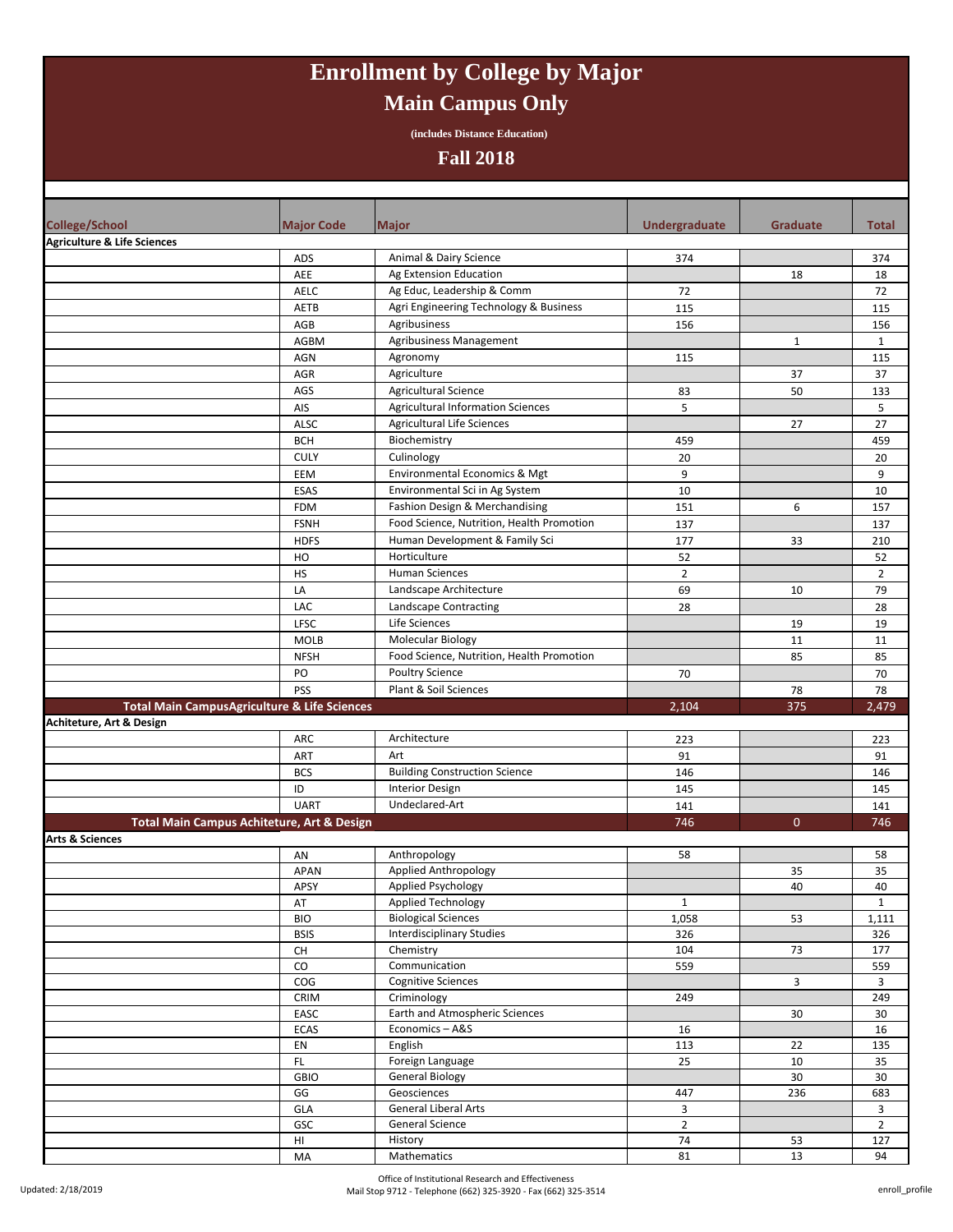|                                              | <b>MASC</b>         | <b>Mathematical Sciences</b>                                                           |              | 18             | 18                    |
|----------------------------------------------|---------------------|----------------------------------------------------------------------------------------|--------------|----------------|-----------------------|
|                                              | <b>MEDT</b>         | <b>Medical Technology</b>                                                              | 65           |                | 65                    |
|                                              | <b>MIC</b>          | Microbiology                                                                           | 93           |                | 93                    |
|                                              | MU                  | Music                                                                                  | 33           |                | 33                    |
|                                              | PH                  | Physics                                                                                | 28           | 31             | 59                    |
|                                              | PPA                 | Public Policy & Administration                                                         |              | 28             | 28                    |
|                                              | PR                  | Philosophy                                                                             | 18           |                | 18                    |
|                                              | PRIS                | Pre-Interdisciplinary Studies                                                          | 149          |                | 149                   |
|                                              | PS                  | <b>Political Science</b>                                                               | 214          | 3              | 217                   |
|                                              | <b>PSPA</b>         | Public Policy & Admin-PhD                                                              |              | 25             | 25                    |
|                                              | <b>PSY</b>          | Psychology                                                                             | 504          |                | 504                   |
|                                              | <b>SO</b>           | Sociology                                                                              | 40           | 32             | 72                    |
|                                              | ST                  | Statistics                                                                             |              | 12             | 12                    |
|                                              | SW                  | Social Work                                                                            | 145          |                | 145                   |
| <b>Total Main Campus Arts &amp; Sciences</b> |                     |                                                                                        | 4,405        | 747            | 5,152                 |
| <b>Business</b>                              |                     |                                                                                        |              |                |                       |
|                                              | ACC                 | Accounting                                                                             | 463          | 36             | 499                   |
|                                              | BA                  | <b>Business Administration</b>                                                         | 0            | 215            | 215                   |
|                                              | <b>BIS</b>          | <b>Business Information Systems</b>                                                    | 149          |                | 149                   |
|                                              | <b>BUAD</b>         | <b>Business Administration</b>                                                         | 842          |                | 842                   |
|                                              | <b>BUSI</b>         | Business Administration - MR                                                           | $\mathbf{1}$ |                | $\mathbf{1}$          |
|                                              | ECO                 | <b>Business Economics</b><br>Finance                                                   | 72           |                | 72                    |
|                                              | <b>FINA</b><br>GAEC | <b>Applied Economics</b>                                                               | 342          | $\overline{2}$ | 342<br>$\overline{2}$ |
|                                              | <b>INFS</b>         | <b>Information Systems</b>                                                             |              | 14             | 14                    |
|                                              | <b>MGT</b>          | Management                                                                             | 158          |                | 158                   |
|                                              | <b>MKT</b>          | Marketing                                                                              | 590          |                | 590                   |
|                                              | PM                  | <b>Project Management</b>                                                              |              | 35             | 35                    |
|                                              | <b>TAX</b>          | Taxation                                                                               |              | 27             | 27                    |
| <b>Total Main Campus Business</b>            |                     |                                                                                        | 2,617        | 329            | 2,946                 |
| <b>Education</b>                             |                     |                                                                                        |              |                |                       |
|                                              | <b>BTE</b>          | <b>Business Technology</b>                                                             | $\mathbf{1}$ |                | $\mathbf{1}$          |
|                                              | CED                 | <b>Community College Education</b>                                                     |              | 21             | 21                    |
|                                              | <b>CIED</b>         | Curriculum & Instruction                                                               |              | 28             | 28                    |
|                                              |                     |                                                                                        |              |                |                       |
|                                              |                     |                                                                                        |              |                |                       |
|                                              | COE                 | <b>Counselor Education</b>                                                             |              | 46             | 46                    |
|                                              | <b>EDAD</b>         | Elementary, Middle & Sec Educ Admin                                                    |              | 24             | 24                    |
|                                              | <b>EDLD</b>         | <b>Educational Leadership</b>                                                          |              | 49             | 49                    |
|                                              | <b>EDUC</b>         | Education                                                                              |              | 25             | 25                    |
|                                              | ELED                | <b>Elementary Education</b>                                                            | 580          | $\overline{7}$ | 587                   |
|                                              | EPY                 | <b>Educational Psychology</b>                                                          | 138          | 42             | 180                   |
|                                              | EXAR                | Special Education Alternate Route                                                      |              | 29             | 29                    |
|                                              | EXED                | <b>Special Education</b>                                                               | 86           | 3              | 89                    |
|                                              | <b>INDT</b>         | <b>Industrial Technology</b>                                                           | 177          |                | 177                   |
|                                              | <b>ISWD</b>         | Instruct. Sys & Workforce Dev                                                          |              | 34             | 34                    |
|                                              | IT                  | <b>Instructional Technology</b>                                                        |              | 19             | 19                    |
|                                              | <b>ITS</b>          | <b>Information Tech Services</b>                                                       | 99           |                | 99                    |
|                                              | KINE                | Kinesiology                                                                            | 1,187        | 65             | 1,252                 |
|                                              | <b>MLAR</b>         | Middle Level Alternate Route                                                           |              | 11             | 11                    |
|                                              | <b>MST</b>          | Technology                                                                             |              | $\overline{2}$ | $\overline{2}$        |
|                                              | MUED                | <b>Music Education</b>                                                                 | 91           | $\overline{2}$ | 93                    |
|                                              | PHCE                | Counseling Mental Health Coun.                                                         |              | 9              | 9                     |
|                                              | PHCL                | Community College Leadership                                                           |              | 34             | 34                    |
|                                              | PHSE                | Counseling-Student Counseling                                                          |              | $\overline{7}$ | $\overline{7}$        |
|                                              | SEED                | <b>Secondary Education</b>                                                             | 250          | 5              | 255                   |
|                                              | STAR                | Secondary Teacher Alt Route                                                            |              | 71             | 71                    |
|                                              | WEL                 | Workforce Education Leadership                                                         |              | 49             | 49                    |
| <b>Total Main Campus Education</b>           |                     |                                                                                        | 2,609        | 582            | 3,191                 |
| <b>Engineering</b>                           |                     |                                                                                        |              |                |                       |
|                                              | ASE                 | <b>Aerospace Engineering</b>                                                           | 383          | 35             | 418                   |
|                                              | BE                  | <b>Biological Engineering</b>                                                          | 251          | $\overline{2}$ | 253                   |
|                                              | BME                 | <b>Biomedical Engineering</b>                                                          | 175          | 20             | 195                   |
|                                              | $\mathsf{CE}\,$     | Civil Engineering                                                                      | 450          | 53             | 503                   |
|                                              | CHE                 | <b>Chemical Engineering</b>                                                            | 440          | 4              | 444                   |
|                                              | CME                 | <b>Computational Engineering</b>                                                       |              | 25             | 25                    |
|                                              | CPE                 | <b>Computer Engineering</b>                                                            | 225          |                | 225                   |
|                                              | CS                  | Computer Science                                                                       | 361          | 74             | 435                   |
|                                              | CYSO<br>ECPE        | <b>Cyber Security &amp; Operations</b><br><b>Electrical &amp; Computer Engineering</b> |              | 5<br>107       | 5<br>107              |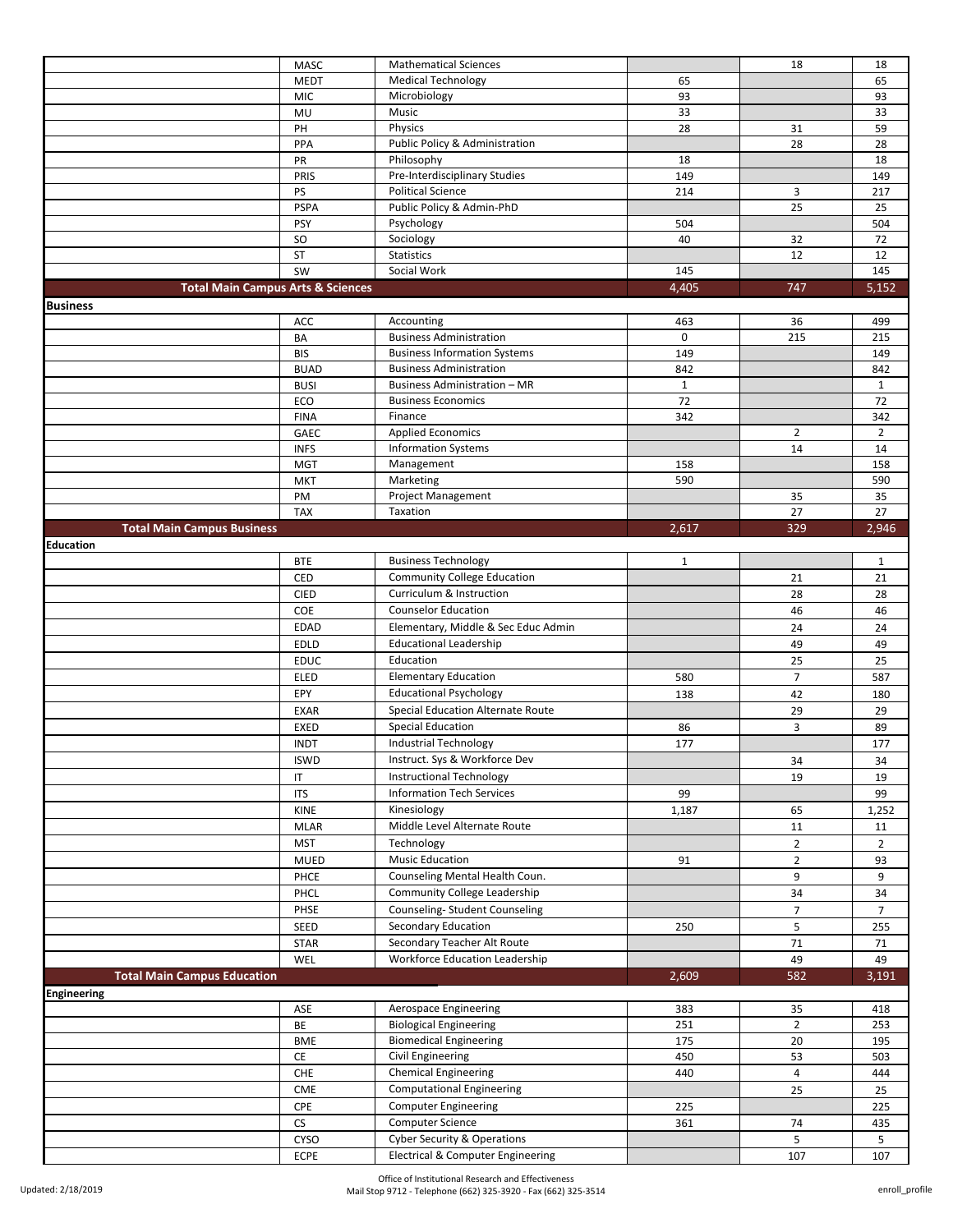|                                              | EE          | <b>Electrical Engineering</b>        | 315    |       | 315    |
|----------------------------------------------|-------------|--------------------------------------|--------|-------|--------|
|                                              | <b>ENGR</b> | Engineering                          |        | 206   | 206    |
|                                              | IE          | <b>Industrial Engineering</b>        | 205    | 31    | 236    |
|                                              | <b>ISE</b>  | Industrial and Systems Engineering   |        | 70    | 70     |
|                                              | <b>ME</b>   | <b>Mechanical Engineering</b>        | 887    | 49    | 936    |
|                                              | PTE         | Petroleum Engineering                | 80     |       | 80     |
|                                              | <b>SE</b>   | Software Engineering                 | 140    |       | 140    |
|                                              | <b>UENG</b> | <b>Engineering Undeclared</b>        | 24     |       | 24     |
| <b>Total Main Campus Engineering</b>         |             |                                      | 3,936  | 681   | 4,617  |
| <b>Forest Resources</b>                      |             |                                      |        |       |        |
|                                              | FO          | Forestry                             | 176    | 27    | 203    |
|                                              | <b>FOR</b>  | <b>Forest Resources</b>              |        | 45    | 45     |
|                                              | <b>NREC</b> | Nat Res & Envir Conservation         | 15     |       | 15     |
|                                              | <b>SBP</b>  | Sustainable Bioproducts              | 5      |       | 5      |
|                                              | <b>SBPG</b> | Sustainable Bioproducts - Graduate   |        | 15    | 15     |
|                                              | <b>WFA</b>  | Wildlife, Fisheries and Aqua         | 284    | 35    | 319    |
| <b>Total Main Campus Forest Resources</b>    |             |                                      | 480    | 122   | 602    |
| <b>Veterinary Medicine</b>                   |             |                                      |        |       |        |
|                                              | *CVM        | <b>Veterinary Medicine</b>           |        | 370   | 370    |
|                                              | <b>ENVT</b> | <b>Environmental Toxicology</b>      |        | 9     | 9      |
|                                              | <b>VMS</b>  | <b>Veterinary Medical Science</b>    |        | 46    | 46     |
|                                              | <b>VMT</b>  | <b>Veterinary Medical Technology</b> | 59     |       | 59     |
| <b>Total Main Campus Veterinary Medicine</b> |             |                                      | 59     | 425   | 484    |
| Other                                        |             |                                      |        |       |        |
|                                              | <b>ATS</b>  | <b>Academic Talented</b>             | 25     |       | 25     |
|                                              | GSTU        | <b>General Studies</b>               | 20     |       | 20     |
|                                              | SND         | Special Non-Degree                   | 26     |       | 26     |
|                                              | <b>UNC</b>  | Unclassified - Graduate              |        | 93    | 93     |
|                                              | <b>UND</b>  | Undeclared - Undergraduates          | 929    |       | 929    |
|                                              | <b>USTU</b> | <b>University Studies</b>            | 18     |       | 18     |
| <b>Total Main Campus Other</b>               |             |                                      | 1,018  | 93    | 1,111  |
| <b>Total Main Campus</b>                     |             |                                      | 17,974 | 3,354 | 21,328 |
|                                              |             |                                      |        |       |        |

\*Professional students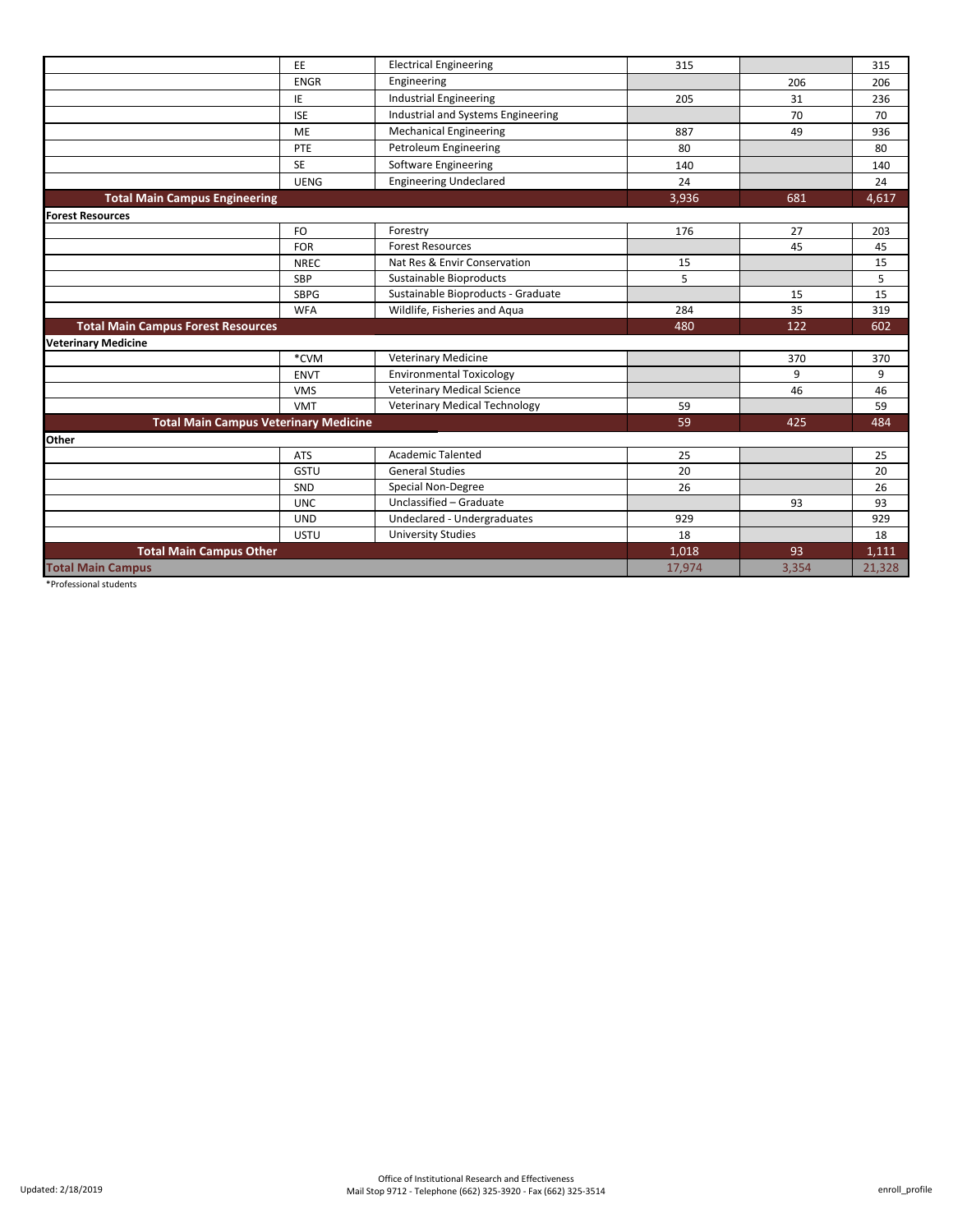### **Test Score Female Male Black \*Other White In-state Out-of-State Outside the U.S.** 13 0 1 1 1 0 0 1 0 0 0 0 0 0 14 | 1 | 0 | 0 | 0 | 1 | 0 | 0 | 1 15 | 4 | 1 | 5 | 0 | 0 | 3 | 2 | 0 16 18 10 23 1 4 25 2 1 17 | 38 | 35 | 60 | 3 | 10 | 61 | 11 | 1 18 61 40 64 10 27 76 23 2 19 88 69 85 7 65 118 38 1 20 118 79 75 28 94 127 68 2 21 | 149 | 83 | 78 | 11 | 143 | 148 | 82 | 2 22 137 121 71 21 166 174 84 0 23 131 108 54 18 167 133 105 1 24 130 124 40 30 184 133 120 1 25 133 113 37 23 186 140 106 0 26 120 105 25 24 176 101 124 0 27 | 128 | 124 | 16 | 22 | 214 | 114 | 137 | 1 28 125 85 13 18 179 102 107 1 29 100 112 17 18 177 119 92 1 30 120 102 16 20 186 113 108 108 31 95 | 105 | 9 | 21 | 170 | 108 | 92 | 0 32 70 76 5 11 130 91 55 0 33 46 71 2 10 105 69 48 0 34 43 75 2 10 106 66 52 0 35 15 | 41 | 0 | 6 | 50 | 34 | 22 | 0 36 **1** 7 8 0 2 13 10 4 1 **Total** 1877 1688 698 314 2553 2066 1482 17 **Average ACT Score 25.18 26.16 21.58 25.93 26.72 25.2 26.29 22.41 Composite ACT Score First-time Freshmen (includes Distance Education) Fall 2018**

\* Other includes American Indian, Asian, Hispanic, Multiracial and Native Hawaiian

Total numer of First-time Entering Freshmen - Fall 2018=3,565 Overall ACT Composite Score for First-time Entering Freshmen=25.64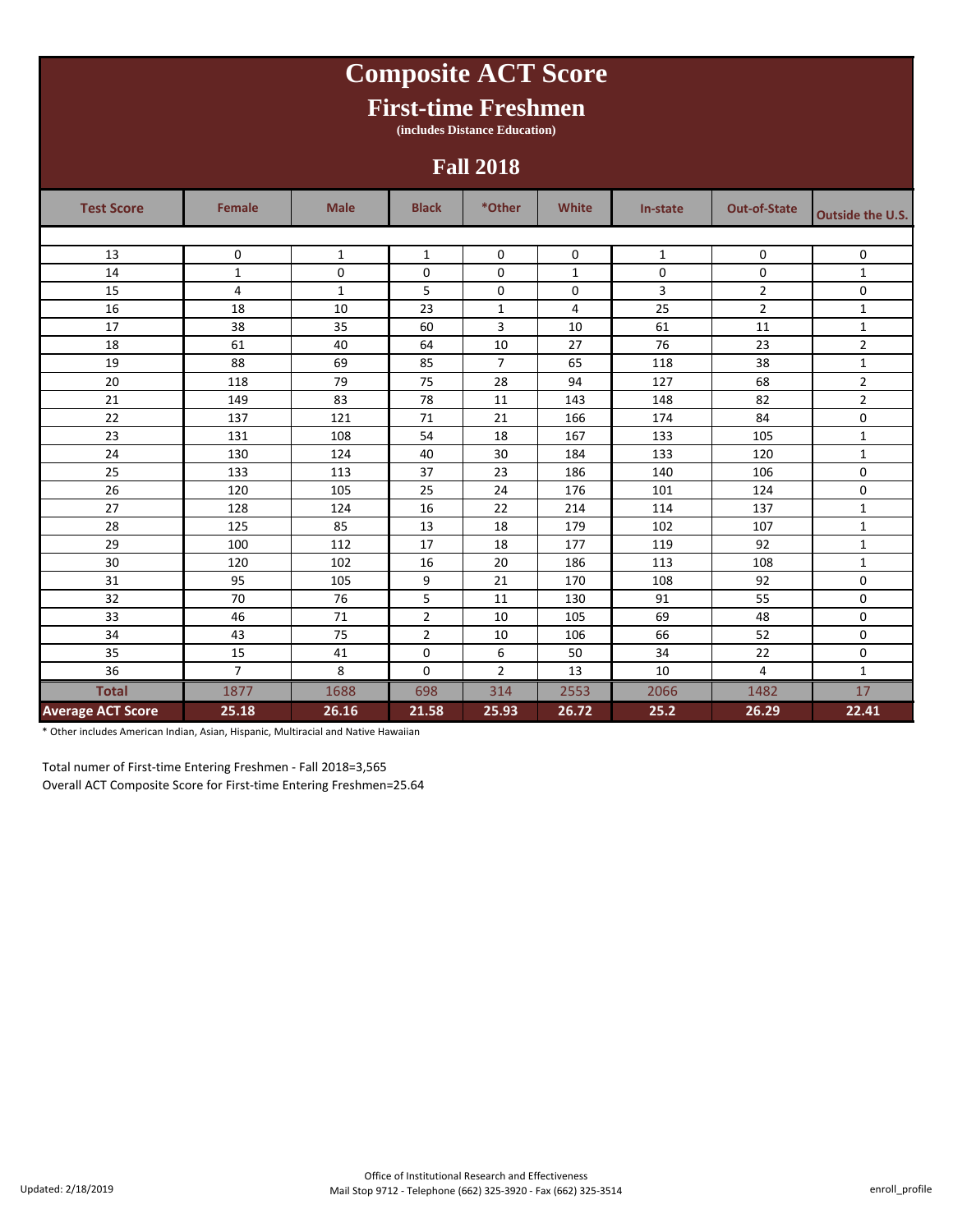# **Composite ACT Score**

## **First-time Freshmen**

**(includes Distance Education)**

**Fall 2018**

| <b>Test Score</b>        | <b>Agriculture &amp; Life</b><br><b>Sciences</b> | Architecture, Art &<br><b>Design</b> | <b>Arts &amp; Sciences</b> | <b>Business</b> | <b>Education</b> | <b>Engineering</b> | <b>Forest</b><br><b>Resources</b> | *Other       |
|--------------------------|--------------------------------------------------|--------------------------------------|----------------------------|-----------------|------------------|--------------------|-----------------------------------|--------------|
|                          |                                                  |                                      |                            |                 |                  |                    |                                   |              |
| 13                       | $\mathbf 0$                                      | $\mathbf 0$                          | $\mathbf 0$                | 0               | 0                | $\mathbf 0$        | 0                                 | $\mathbf{1}$ |
| 14                       | 0                                                | $\mathbf 0$                          | $\mathsf 0$                | $\pmb{0}$       | $\mathbf 0$      | $\mathbf 0$        | $\mathbf 0$                       | $\mathbf{1}$ |
| 15                       | $\mathbf{1}$                                     | $\mathbf 0$                          | 0                          | $\overline{2}$  | $\mathbf{1}$     | $\mathsf 0$        | $\mathbf 0$                       | $\mathbf{1}$ |
| 16                       | $\mathbf{1}$                                     | $\mathbf{1}$                         | 5                          | $\overline{2}$  | $\overline{2}$   | $\mathbf 0$        | $\mathbf 0$                       | 17           |
| 17                       | 8                                                | 3                                    | 19                         | 3               | 11               | $\mathbf{1}$       | $\mathbf{1}$                      | 27           |
| 18                       | 8                                                | $\overline{2}$                       | 26                         | 19              | 16               | 3                  | $\overline{4}$                    | 23           |
| 19                       | 18                                               | $\overline{4}$                       | 33                         | 13              | 21               | 11                 | 3                                 | 54           |
| 20                       | 27                                               | 9                                    | 45                         | 33              | 21               | 11                 | $\overline{4}$                    | 47           |
| 21                       | 29                                               | 9                                    | 59                         | 38              | 27               | 21                 | 10                                | 39           |
| 22                       | 37                                               | 4                                    | 58                         | 40              | 38               | 25                 | 11                                | 45           |
| 23                       | 36                                               | 8                                    | 49                         | 33              | 37               | 41                 | 6                                 | 29           |
| 24                       | 40                                               | 12                                   | 59                         | 36              | 31               | 49                 | $\overline{7}$                    | 20           |
| 25                       | 36                                               | 12                                   | 50                         | 44              | 29               | 52                 | $\overline{7}$                    | 16           |
| 26                       | 29                                               | 13                                   | 50                         | 30              | 22               | 59                 | 5                                 | 17           |
| 27                       | 27                                               | 13                                   | 60                         | 41              | 21               | 69                 | 5                                 | 16           |
| 28                       | 35                                               | 10                                   | 45                         | 22              | 21               | 62                 | 4                                 | 11           |
| 29                       | 28                                               | 9                                    | 39                         | 23              | 27               | 67                 | $\overline{7}$                    | 12           |
| 30                       | 19                                               | 9                                    | 44                         | 21              | 18               | 94                 | 6                                 | 11           |
| 31                       | 24                                               | 6                                    | 37                         | 27              | $\overline{7}$   | 82                 | 6                                 | 11           |
| 32                       | 14                                               | 0                                    | 26                         | 12              | 8                | 73                 | 5                                 | 8            |
| 33                       | 9                                                | 4                                    | 17                         | $\overline{7}$  | 3                | 72                 | 4                                 | $\mathbf{1}$ |
| 34                       | 14                                               | 3                                    | 23                         | $\overline{7}$  | 4                | 61                 | $\overline{2}$                    | 4            |
| 35                       | $\overline{2}$                                   | $\mathbf 0$                          | 8                          | 3               | $\mathbf{1}$     | 42                 | $\mathbf 0$                       | $\mathbf 0$  |
| 36                       | $\overline{2}$                                   | $\mathbf 0$                          | $\overline{3}$             | $\mathbf 0$     | $\mathbf 0$      | 9                  | $\mathbf{1}$                      | $\mathbf 0$  |
| <b>Total</b>             | 444                                              | 131                                  | 755                        | 456             | 366              | 904                | 98                                | 411          |
| <b>Average ACT Score</b> | 25.35                                            | 25.4                                 | 25.23                      | 24.91           | 24.2             | 28.68              | 25.52                             | 22.23        |

\* Other includes Academic Affairs and Special Non-Degree

Total numer of First-time Entering Freshmen - Fall 2018=3,565

Overall ACT Composite Score for First-time Entering Freshmen=25.64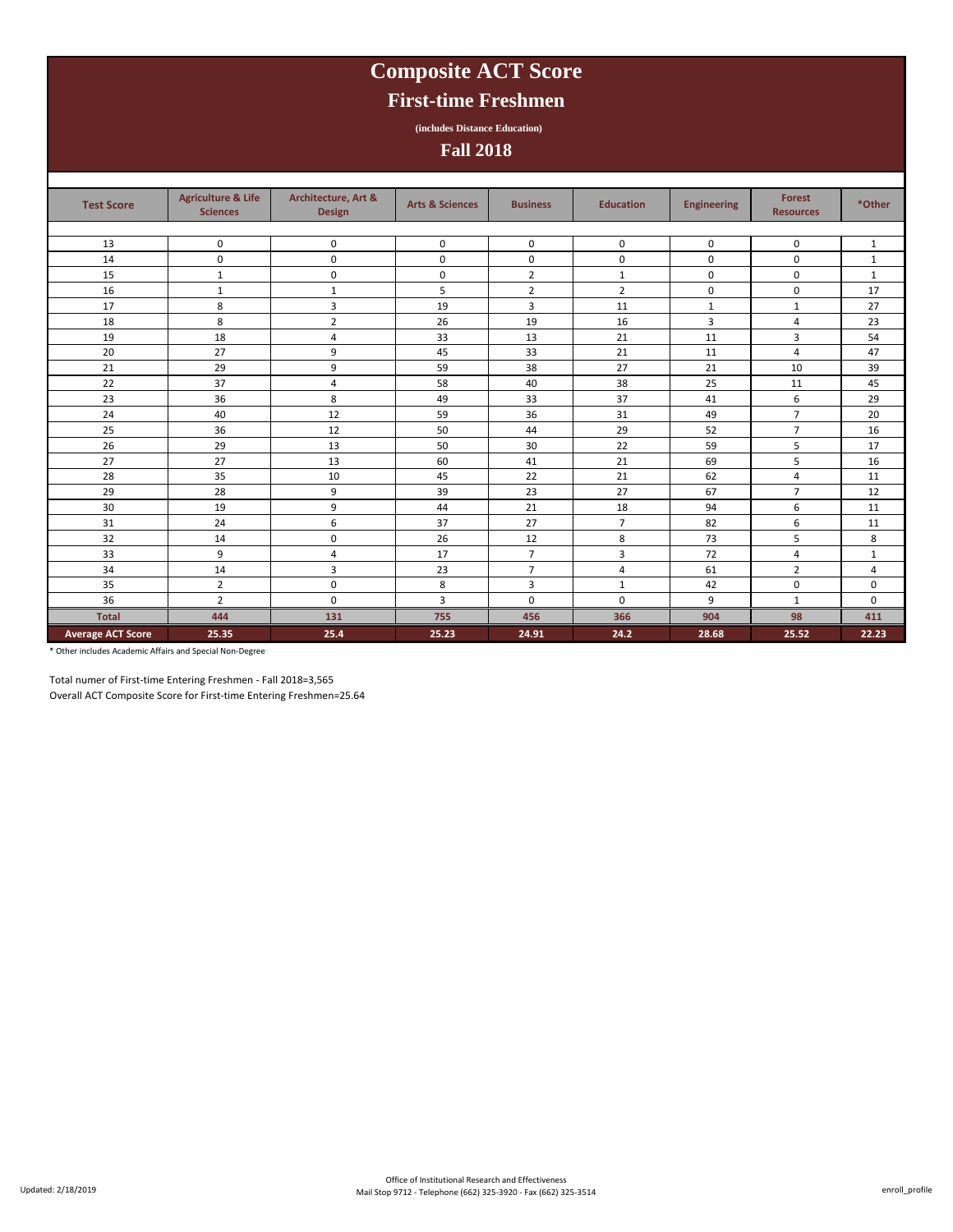# **Fall 2018 Mississippi State University Student Enrollment Profile**

**Meridian**

*Office of Institutional Research and Effectiveness*

| SUMMAR` |  |
|---------|--|
|---------|--|

| <b>CURRENT REGISTRATION</b>      |                       |                  |
|----------------------------------|-----------------------|------------------|
| <b>Undergraduates</b>            |                       |                  |
| Returning                        |                       | 281              |
| Readmitted                       |                       | 30               |
| <b>New Transfers</b>             |                       | 137              |
| Complete to Compete              |                       | 6                |
| <b>Meridian Undergraduates</b>   |                       | 454              |
| <b>Graduate Students</b>         |                       |                  |
| New Graduate                     |                       | 28               |
| Returning                        |                       | 102              |
| <b>Meridian Graduates</b>        | 130                   |                  |
| <b>Total Meridian Enrollment</b> | 584                   |                  |
|                                  |                       |                  |
| <b>By College</b>                |                       |                  |
|                                  | <b>Undergraduates</b> | <b>Graduates</b> |
| Agriculture & Life Sciences      | 1                     |                  |
| Architecture, Art & Design       |                       |                  |
| Arts & Sciences                  | 164                   |                  |
| <b>Business</b>                  | 96                    | 33               |
| Education                        | 163                   | 83               |
| Engineering                      | $\mathbf{1}$          |                  |
| <b>Forest Resources</b>          | $\overline{7}$        |                  |
| *Other                           | 22                    | 14               |
| <b>Totals</b>                    | 454                   | 130              |
| <b>Total Meridian Enrollment</b> | 584                   |                  |

| <b>SUMMARY</b>                                                            |                             |                  | <b>ENROLLMENT CHARACTERISTICS</b> |                       |                  |                |
|---------------------------------------------------------------------------|-----------------------------|------------------|-----------------------------------|-----------------------|------------------|----------------|
| Total (based on duplicated) student enrollment for Meridian is 584.       |                             |                  |                                   |                       |                  |                |
|                                                                           |                             |                  |                                   | <b>Undergraduates</b> | <b>Graduates</b> | <b>Total</b>   |
|                                                                           | <b>CURRENT REGISTRATION</b> |                  | Class                             |                       |                  |                |
| <b>Undergraduates</b>                                                     |                             |                  | Freshmen                          | 9                     |                  | 9              |
| Returning                                                                 |                             | 281              | Sophomore                         | 19                    |                  | 19             |
| Readmitted                                                                |                             | 30               | Junior                            | 153                   |                  | 153            |
| New Transfers                                                             |                             | 137              | Senior                            | 273                   |                  | 273            |
| Complete to Compete                                                       |                             | 6                | Master                            |                       | 115              | 115            |
| <b>Meridian Undergraduates</b>                                            |                             | 454              | <b>Educational Specialist</b>     |                       | 15               | 15             |
|                                                                           |                             |                  | <b>Total Enrollment</b>           | 454                   | 130              | 584            |
| <b>Graduate Students</b>                                                  |                             |                  |                                   |                       |                  |                |
| New Graduate                                                              |                             | 28               | Gender                            |                       |                  |                |
| Returning                                                                 |                             | 102              | Female                            | 327                   | 83               | 410            |
| <b>Meridian Graduates</b>                                                 |                             | 130              | Male                              | 127                   | 47               | 174            |
| <b>Total Meridian Enrollment</b>                                          |                             | 584              | <b>Total Enrollment</b>           | 454                   | 130              | 584            |
|                                                                           |                             |                  |                                   |                       |                  |                |
| <b>By College</b>                                                         |                             |                  | Race                              |                       |                  |                |
|                                                                           | <b>Undergraduates</b>       | <b>Graduates</b> | Am Indian/Alaskan Native          | 15                    | $\overline{4}$   | 19             |
| Agriculture & Life Sciences                                               | $\mathbf{1}$                |                  | Asian                             | $\overline{2}$        | $1\,$            | $\overline{3}$ |
| Architecture, Art & Design                                                |                             |                  | <b>Black or African American</b>  | 154                   | 50               | 204            |
| Arts & Sciences                                                           | 164                         |                  | Native Hawaiian/Pacific Isld      | $\mathsf 0$           | 0                | $\mathbf 0$    |
| <b>Business</b>                                                           | 96                          | 33               | White                             | 258                   | 69               | 327            |
| Education                                                                 | 163                         | 83               | Hispanic                          | 8                     | 3                | 11             |
| Engineering                                                               | $\mathbf{1}$                |                  | Multiracial                       | 11                    | $\mathbf{1}$     | 12             |
| <b>Forest Resources</b>                                                   | $\overline{7}$              |                  | Race Ethnic Unknown               | 6                     | $\overline{2}$   | 8              |
| *Other                                                                    | 22                          | 14               | <b>Total Enrollment</b>           | 454                   | 130              | 584            |
| <b>Totals</b>                                                             | 454                         | 130              |                                   |                       |                  |                |
| <b>Total Meridian Enrollment</b>                                          | 584                         |                  | Age                               |                       |                  |                |
| * Other includes Academic Affairs, Graduate School and Special Non-Degree |                             |                  | 18 and 19                         | 5                     | 0                | 5              |
|                                                                           |                             |                  | 20 and 21                         | 113                   | $\pmb{0}$        | 113            |
|                                                                           |                             |                  | 22 to 24                          | 112                   | 11               | 123            |
|                                                                           |                             |                  | 25 to 29                          | 85                    | 31               | 116            |
|                                                                           |                             |                  | 30 to 34                          | 42                    | 18               | 60             |
|                                                                           |                             |                  | 35 to 39                          | 31                    | 20               | 51             |
|                                                                           |                             |                  | 40 to 49                          | 50                    | 29               | 79             |
|                                                                           |                             |                  | 50 to 64                          | 12                    | 21               | 33             |
|                                                                           |                             |                  | 65 and Over                       | $\overline{4}$        | $\pmb{0}$        | $\overline{4}$ |
|                                                                           |                             |                  | <b>Total Enrollment</b>           | 454                   | 130              | 584            |
|                                                                           |                             |                  | Residency                         |                       |                  |                |
|                                                                           |                             |                  | In-State                          | 436                   | 126              | 562            |
|                                                                           |                             |                  | Out-of-State                      | 17                    | 4                | 21             |
|                                                                           |                             |                  | Outside the U.S.                  | $\mathbf{1}$          | 0                | -1             |
|                                                                           |                             |                  | <b>Meridian Enrollment</b>        | 454                   | 130              | 584            |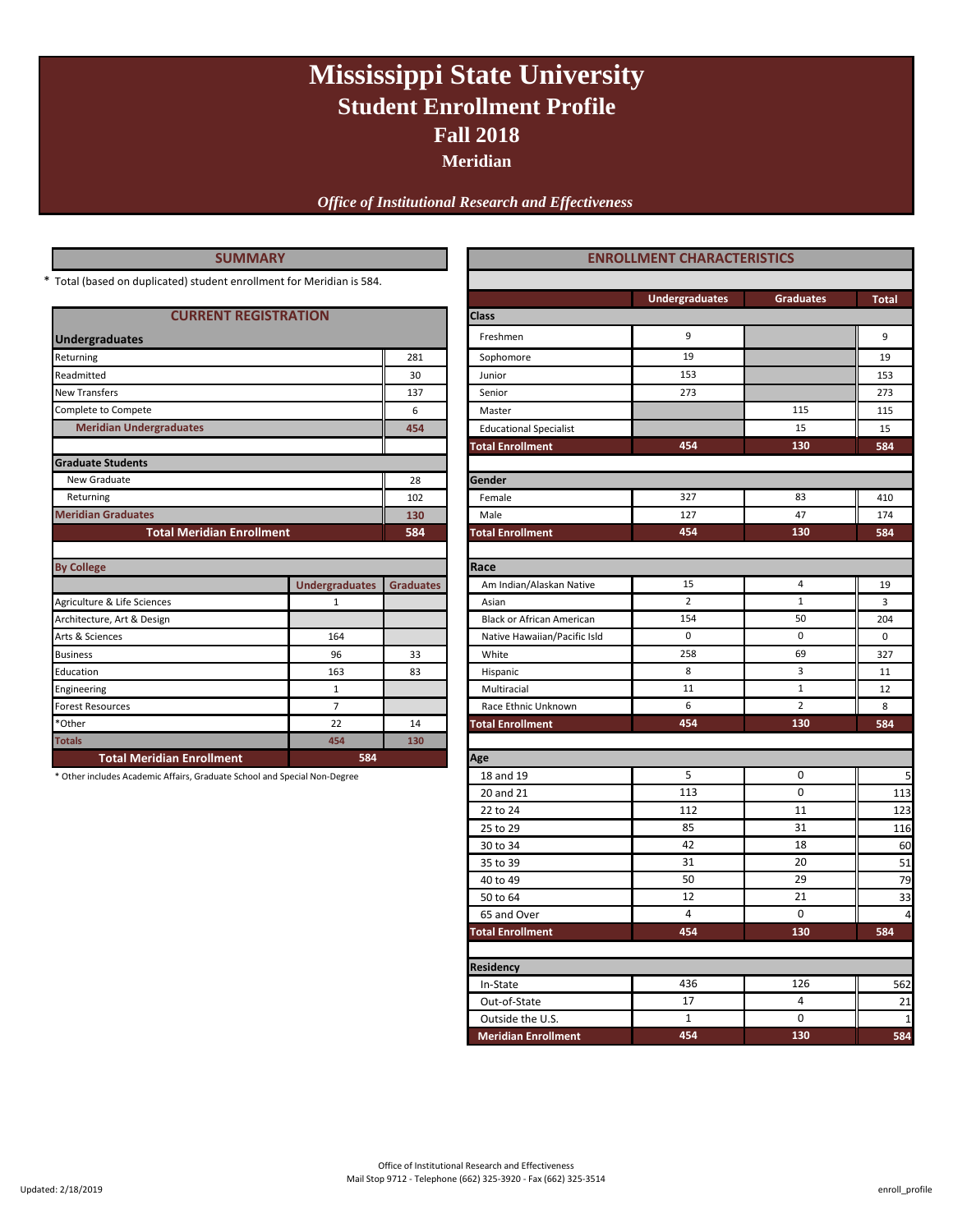# **Mississippi State University Student Enrollment Profile Fall 2018**

**Distance Education**

*Office of Institutional Research and Effectiveness*

| <b>SUMMARY</b>                                                            |                       |                  | <b>ENROLLMENT CHARACTERISTICS</b> |                       |                  |              |  |
|---------------------------------------------------------------------------|-----------------------|------------------|-----------------------------------|-----------------------|------------------|--------------|--|
| * Total student enrollment for Distance Education is 1,805.               |                       |                  |                                   |                       |                  |              |  |
|                                                                           |                       |                  |                                   | <b>Undergraduates</b> | <b>Graduates</b> | <b>Total</b> |  |
| <b>CURRENT REGISTRATION</b>                                               |                       |                  | <b>Class</b>                      |                       |                  |              |  |
| <b>Undergraduates</b>                                                     |                       |                  | Freshmen                          | 37                    |                  | 37           |  |
| First-time Freshmen                                                       |                       | $\overline{2}$   | Sophomore                         | 89                    |                  | 89           |  |
| Returning                                                                 |                       | 520              | Junior                            | 209                   |                  | 209          |  |
| Readmitted                                                                |                       | 41               | Senior                            | 486                   |                  | 486          |  |
| New Transfer                                                              |                       | 218              | Master                            | 827                   |                  | 827          |  |
| Transient                                                                 |                       | $\mathbf{1}$     | Doctoral                          | 157                   |                  | 157          |  |
| Non-Formula Student 21 and Over                                           |                       | 14               | <b>Total Enrollment</b>           | 821                   | 984              | 1,805        |  |
| Complete to Compete                                                       |                       | 25               |                                   |                       |                  |              |  |
| <b>Distance Education Undergraduates</b>                                  |                       | 821              | Gender                            |                       |                  |              |  |
|                                                                           |                       |                  | Female                            | 549                   | 409              | 958          |  |
| <b>Graduate Students</b>                                                  |                       |                  | Male                              | 272                   | 575              | 847          |  |
| New Graduate                                                              |                       | 197              | <b>Total Enrollment</b>           | 821                   | 984              | 1,805        |  |
| Returning                                                                 |                       | 787              |                                   |                       |                  |              |  |
| <b>Distance Education Graduates</b>                                       |                       | 984              | Race                              |                       |                  |              |  |
| <b>Total Distance Education Enrollment</b>                                |                       | 1,805            | Am Indian/Alaskan Native          | 3                     | $\overline{2}$   | 5            |  |
|                                                                           |                       |                  | Asian                             | $\overline{2}$        | 27               | 29           |  |
| <b>By College</b>                                                         |                       |                  | <b>Black or African American</b>  | 132                   | 117              | 249          |  |
|                                                                           | <b>Undergraduates</b> | <b>Graduates</b> | Native Hawaiian/Pacific Isld      | $\mathbf{1}$          | $\overline{2}$   | 3            |  |
| Agriculture & Life Sciences                                               | $\mathbf 0$           | 22               | White                             | 597                   | 744              | 1,341        |  |
| Arts & Sciences                                                           | 533                   | 228              | Hispanic                          | 57                    | 58               | 115          |  |
| <b>Business</b>                                                           | 24                    | 207              | Multiracial                       | 17                    | 10               | 27           |  |
| Education                                                                 | 195                   | 227              | Race Ethnic Unknown               | 12                    | 24               | 36           |  |
| Engineering                                                               | 0                     | 257              | <b>Total Enrollment</b>           | 821                   | 984              | 1,805        |  |
| <b>Forest Resources</b>                                                   | 0                     | 11               |                                   |                       |                  |              |  |
| *Other                                                                    | 69                    | 32               | Age                               |                       |                  |              |  |
| <b>Totals</b>                                                             | 821                   | 984              | Under 18                          | $\mathbf{1}$          | 0                | 1            |  |
| <b>Total Distance Education Enrollment</b>                                | 1,805                 |                  | 18 and 19                         | 5                     | $\mathbf 0$      | 5            |  |
| * Other includes Academic Affairs, Graduate School and Special Non-Degree |                       |                  | 20 and 21                         | 58                    | 5                | 63           |  |
|                                                                           |                       |                  | 22 to 24                          | 130                   | 130              | 260          |  |
|                                                                           |                       |                  | 25 to 29                          | 218                   | 306              | 524          |  |
|                                                                           |                       |                  | 30 to 34                          | 141                   | 168              | 309          |  |

**Residency**

 30 to 34 309  $35 \text{ to } 39$  106 145 251 40 to 49 **113** 113 152 **1265** 50 to 64 120 65 and Over 2012 12:00:00 12:00:00 12:00:00 12:00:00 12:00:00 12:00:00 12:00:00 12:00:00 12:00:00 12:00:00 12:00:00 12:00:00 12:00:00 12:00:00 12:00:00 12:00:00 12:00:00 12:00:00 12:00:00 12:00:00 12:00:00 12:00:00 12:00:0 **Total Enrollment 1,805**

113

 In-State 873 Out-of-State 333 572 905 Outside the U.S. 27 22 22 **Total Enrollment 1,805**

572

**821 984**

152

**821 984**

5 22

483 390

106 145

3 4

46 74